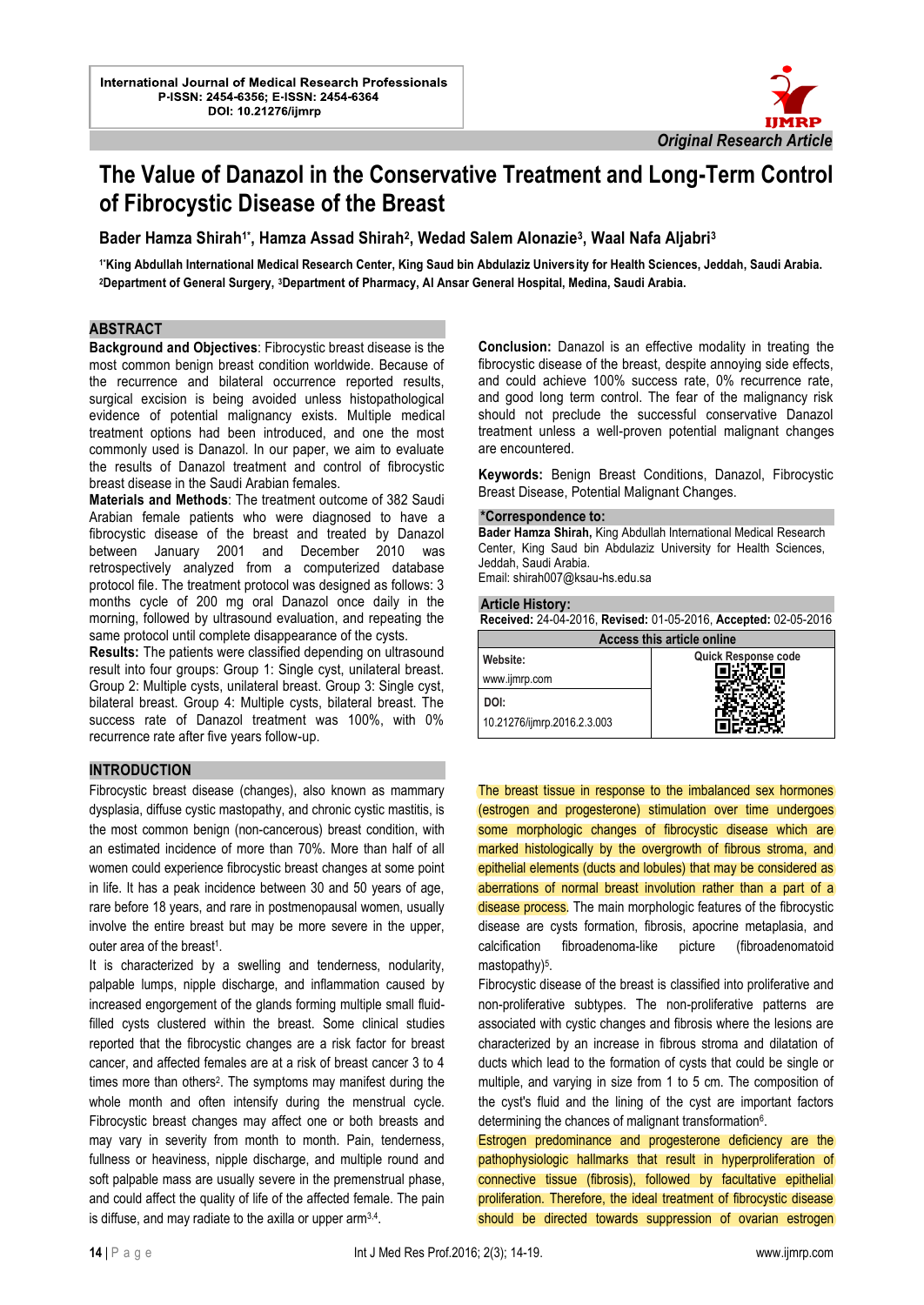## secretion with a low-estrogen oral contraceptive, or by the administration of a progestogen that modulates the mammary effects of estrogen<sup>7</sup>.

Fibrocystic breast disease is diagnosed clinically by symptoms and [breast exam.](https://en.wikipedia.org/wiki/Breast_exam) Imaging tests are performed to establish whether the lump is a cyst or not. Ultrasound produces clear images of the breast and can distinguish between fluid-filled breast cysts and solid masses. A cyst is seen as a well-defined, round or oval, anechoic structure with a thin wall. Focal fibrocystic changes may appear as solid masses or thin-walled cysts. Mammography is done for confirmation especially in women over 40 years. A fine-needle aspiration is the histopathological test of choice<sup>8</sup> .

Once cancer has been ruled out, some cysts may be aspirated to alleviate pain, treatment of the pain of fibrocystic breast disease could be achieved by conservative methods such as analgesics, properly fitted brassieres, diet (Iodine), the application of local heat, or application of evening primrose oil. A broad range of pharmaceutical products are used, of which is Danazol was reported as the most commonly used by 75% of the surgeons, despite its side effects<sup>9</sup>.

Danazol, which is a derivative of the synthetic steroid ethisterone, a modified testosterone, suppresses gonadotropin secretion, prevents luteinizing hormone surge, and inhibits ovarian steroid formation. It was found in controlled clinical trials to relieve breast pain and tenderness in the women treated considerably<sup>10</sup>. Other studies were conducted and showed that treatment with Danazol resulted in 72.1% response rate but was associated with sideeffects in one-third of the patients, and were dose related and primarily androgenic, including menstrual irregularity or amenorrhea, acne, hair loss, decrease in voice pitch, weight gain, headache, nausea, rash, anxiety, and depression<sup>11</sup>.

In this paper, we aim to evaluate the results of our treatment protocol and outcome of Danazol treatment for fibrocystic breast disease in 382 Saudi Arabian females during ten years.

#### **MATERIALS AND METHODS**

The treatment outcome of 382 Saudi Arabian female patients who were diagnosed to have a fibrocystic disease of the breast and treated by danazol between January 2001 and December 2010 was retrospectively analyzed from a computerized database protocol file. The treatment protocol and follow-up were done in Al Ansar general public health hospital in Medina, Saudi Arabia by the same surgeon. All patients were diagnosed, treated, and followed-up in the outpatients clinic. All patients were female. The mean age was 35.5 years (range 27- 43). All patients were married, multiparous, premenopausal, and had a history of contraceptive use. Random selection (age, and clinical history) of all patients was made, and all patients who agreed to try the protocol were consecutively included.

Diagnostic workup was the same for all patients, and consisted of history and breast examination by the same surgeon, initial complete blood count, full chemistry profile, coagulation profile, hormonal profile (prolactin, follicular stimulation hormone, luteinizing hormone, estrogen, and progesterone), chest x-ray, electrocardiogram, ultrasound of the breast, mammogram, and fine needle aspiration. The history data file included symptoms (mass and pain), duration, progression of the disease, menstrual cycle status, any previous medical or surgical treatment, and

family history of fibrocystic disease and breast cancer. Depending on ultrasound result, the patients were classified into four groups: Group 1: Single cyst, unilateral breast.

Group 2: Multiple cysts, unilateral breast.

Group 3: Single cyst, bilateral breast.

Group 4: Multiple cysts, bilateral breast.

The treatment protocol was designed as follows: 3 months cycle of 200 mg oral Danazol once daily in the morning, followed by ultrasound evaluation, and repeating the same protocol until complete disappearance of the cysts. A mammogram was performed to all patients at the end of the treatment as a baseline to check for recurrence. No antibiotics or analgesia were used for any patient at any stage. The treatment protocol, expected outcome, the possibility of treatment length, and possible side effect of Danazol treatment were adequately discussed with all patients.

Follow-up was done at the outpatient clinic by the same surgeon for all patients, and all patients were asked about symptoms, side effects of treatment, and all had a breast examination, and the result of follow-up ultrasound was discussed with the patients. All patients included in the study completed five years follow-up, no drop out was recorded.

#### **RESULTS**

382 Saudi Arabian female patients were included, 217 (56.8%) patients were from Medina city, and 165 (43.2%) were from nearby towns and villages. The mean age was 35.5 years (range 27- 43). All patients presented with complaints of breast pain and breast lump (100%).

Disease duration range was 78 – 192 days (median=142, mean= 139.75). 49 (12.8%) patients presented with the first attack, 217 (56.8%) had recurrent attacks treated by herbal medications and creams, 95 (24.9%) had recurrent attacks treated by surgical excision at their local hospital, and 21 (5.5%) had recurrent attacks treated by cyst aspiration. (Figure 1)

369 (96.6%) patients had a negative family history for breast malignancy while 13 (3.4%) had a positive family history of breast cancer (8 maternal, and 5 grand maternal). According to ultrasound results, the patients were classified into 4 groups: Group 1: Single cyst, unilateral breast: 58 (15.2%). Group 2: Multiple cysts, unilateral breast: 47 (12.3). Group 3: Single cyst, bilateral breast: 31 (8.1%). Group 4: Multiple cysts, bilateral breast: 246 (64.4%). The smallest cyst size reported was 2 mm, and the largest was 3.7 cm. Mammograms correlated with ultrasound results; no difference was reported. (Figure 2-4)

Fine needle aspiration showed benign disease in all patients, and cyst fluid cytology analysis was of benign nature in all. Histopathology sections of patients who had previous surgical excision were requested from their local hospitals and reevaluated, and all showed benign disease.

Pain was the first symptom to respond to Danazol treatment. The mean time for pain to completely disappear was as follows: Group 1: 13 days. Group 2: 17 days. Group 3: 15 days. Group 4: 23 days. Cysts disappeared completely in all patients, and each patient had one ultrasound test every 3 months for 5 years followup (total of 20 tests) which showed no recurrent cysts. The mean time for cysts complete disappearance was as follows: Group 1: 67 days. Group 2: 79 days. Group 3: 61 days. Group 4: 92 days. (Figure 5)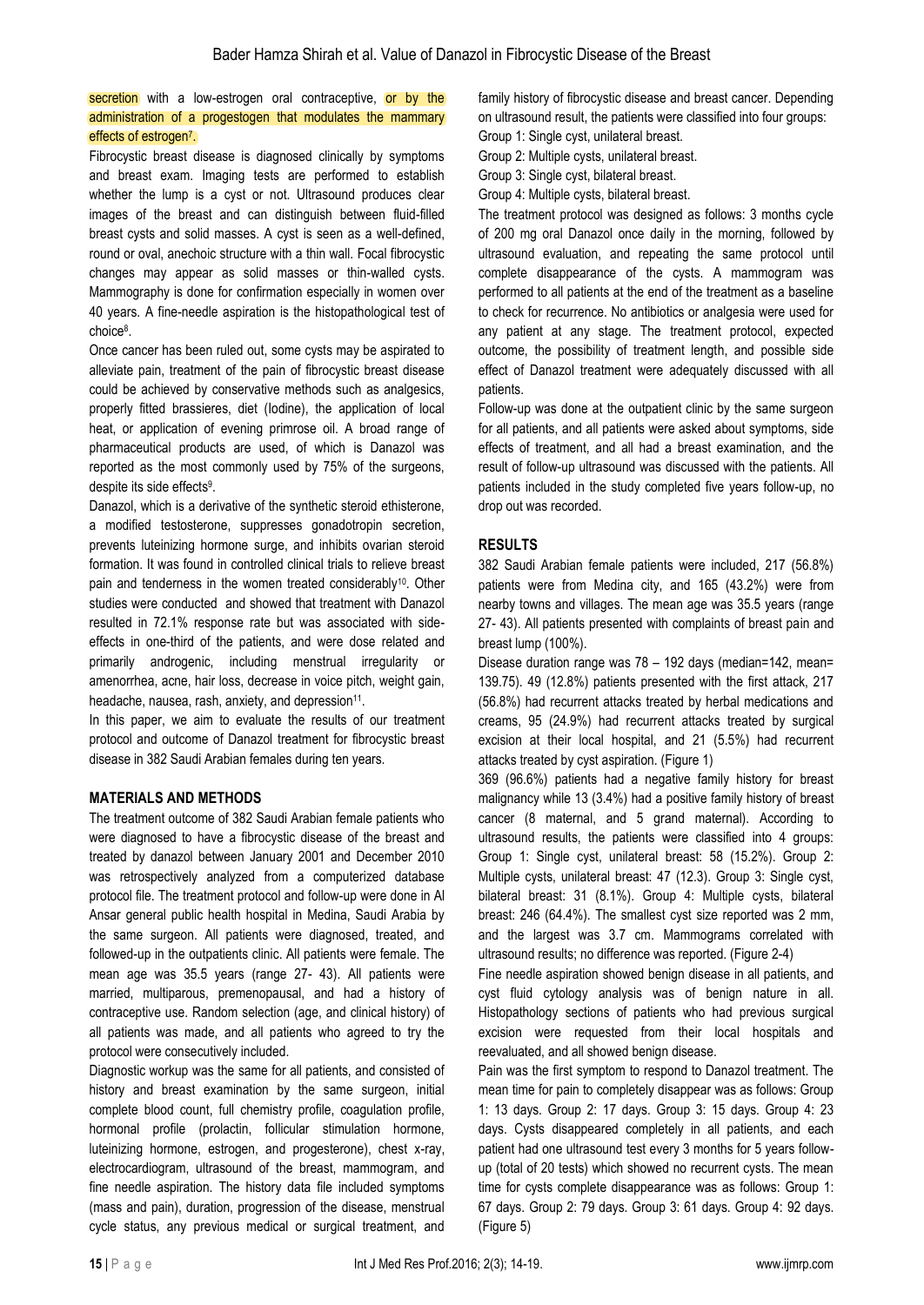A decrease in the amount of glandular tissue was observed by mammogram. These changes during treatment were statistically highly significant (p less than 0.001), irrespective of the group of the patient. Side effects due to Danazol treatment were reported by all patients, and the longer the treatment took, the more side effects were reported. In fact, most the major side effects were reported by group 4 patients. 215 (56.3%) had irregular menstrual cycle, 167 (43.7%) had amenorrhea, 27 (7%) developed acne, 74 (19.4%) reported hair loss, 135 (35.4%) reported weight gain, and only 28 (7.3%) complained of an occasional headache. No major systemic or catastrophic side effects were reported by any patient or documented in any data file of the study population. All side effects subsided in all patients within 3-5 months of completing the treatment and stopping Danazol. (Figure 6)

The success rate of Danazol treatment was 100%, with 0% recurrence rate and good control of the disease after five years follow up.

# **DISCUSSION**

Some benign breast disease could be exhibiting a risk factor for a later breast cancer, which could develop in the same or contralateral breast. It represents a variety of histologic entities subdivided into nonproliferative, proliferative without atypia, and atypical hyperplasias, with a reported evidence of increased risk of breast cancer in association with proliferative or atypical lesions. Retrospective and prospective studies had shown the risk of breast cancer to be about 1.5 to 1.6 for women with benign breast disease compared to other women<sup>12-14</sup>. In our series, all patients

had benign disease, with zero (0%) malignant criteria evident by aspiration cytology, histopathology examination of previously excised cysts, and radiological follow-up for five years.

Georgescu et al<sup>15</sup>. classified fibrocystic disease of the II and III degrees as facultative precancerous lesions, and that the occurrence of mammary cancer in fibrocystic disease after sectorectomy was 7.4 times higher than cancer rate in women without the fibrocystic disease.

Adeniji<sup>16</sup> reported that two out of 13 women who were found to have ductal epithelial hyperplasia developed infiltrating ductal carcinoma 10 – 15 months after an initial diagnosis of fibrocystic disease. Petrakis<sup>17</sup> following epidemiological risk factors and cytologic studies of breast secretions obtained by nipple aspiration reported that severe changes in the cytologic characteristics of the fluid were associated with a positive family history of breast cancer and fibrocystic disease. These findings were considered as supporting evidence for the hypothesis that females with a positive family history could have an increased susceptibility to environmental factors that act in concert with atypical epithelial hyperplasia acting as a media for other factors wherever it occurs<sup>18</sup>.

With a thorough diagnostic evaluation, appropriate medication, and close follow-up, a high success rate of the treatment of fibrocystic breast disease can be achieved in every patient. Needle aspiration biopsy must be performed in all patients especially with macrocysts and whenever clinical, ultrasonic, and/or mammographic examinations are suspicious for carcinoma. Patients with high risk of breast cancer (positive family history) should have clinical examinations at 3 to 6 months

intervals and mammography every 1 to 2 years. Fibrocystic breast disease is a distinct clinical entity which requires treatment to relieve the patient's symptoms, to lower the need of unnecessary breast surgical procedures, and to rule out the risk of breast cancer<sup>7</sup>.

Earlier treatment options for fibrocystic breast disease that were dedicated to relief the pain, tenderness and nodularity proved a low success outcome. In 1971, Danazol, a synthetic steroid, was introduced as a potentially useful treatment of benign breast disorders. Many studies had shown that the efficacy and safety of Danazol are promising.

A multicentre study of Danazol in which the drug was administered in dosages of 400 mg/d for two months, followed by 200 mg/d for an additional four months, to 25 female patients diagnosed to have fibrocystic breast disease showed that 18 (79%) of them demonstrated a significant improvement in eliminating their symptoms, and the majority remained asymptomatic for at least one year after treatment, with mild side effects of no clinical significance reported<sup>19</sup>. In our series, a treatment success rate of 100% was achieved in all patients including complete pain and cyst disappearance, though some annoying side effects were reported, no significant or catastrophic clinical occurrences were reported.

In our study, we noticed that all patients had a great sense of fear of breast malignancy, which was a keystone in the patients' compliance with the treatment protocol, and despite the annoying side effects of Danazol, all patients adhered strictly to the protocol until complete healing. We observed that despite that breast pain significantly affects patients' lives due to the discomfort during daytime activity, and even at night rest, the good response to Danazol treatment and disappearance of pain was influenced by the existence of breast lump or cysts in all patients. It was the disappearance of breast lump or cyst that was the major relief to all patients.

We also noticed that the simpler the disease (presentation and pathology), the faster the response to treatment, group 1 was the simplest, and the fastest responding, while group 4 presented with a more complex disease, and hence, responded far longer than the other groups. All groups responded well to Danazol treatment.

We believe that patients reassurance of the fear of malignancy following negative cytology should not negatively influence the management of fibrocystic disease of the breast by Danazol, and it should be explicitly instructed to all patients that strict adherence to the treatment protocol, despite long duration and annoying side effects, is the keystone to achieve complete healing and exclude recurrence.

According to the results of our study, we found Danazol to be very effective in arresting the development of new cysts and thereby, in preventing recurrence for at least five years.

# **CONCLUSION**

We conclude that Danazol is an effective modality in treating the fibrocystic disease of the breast, despite annoying side effects, and could achieve 100% success rate, 0% recurrence rate, and good long term control. The fear of the malignancy risk should not preclude the successful conservative Danazol treatment unless well proven potential malignant changes are encountered.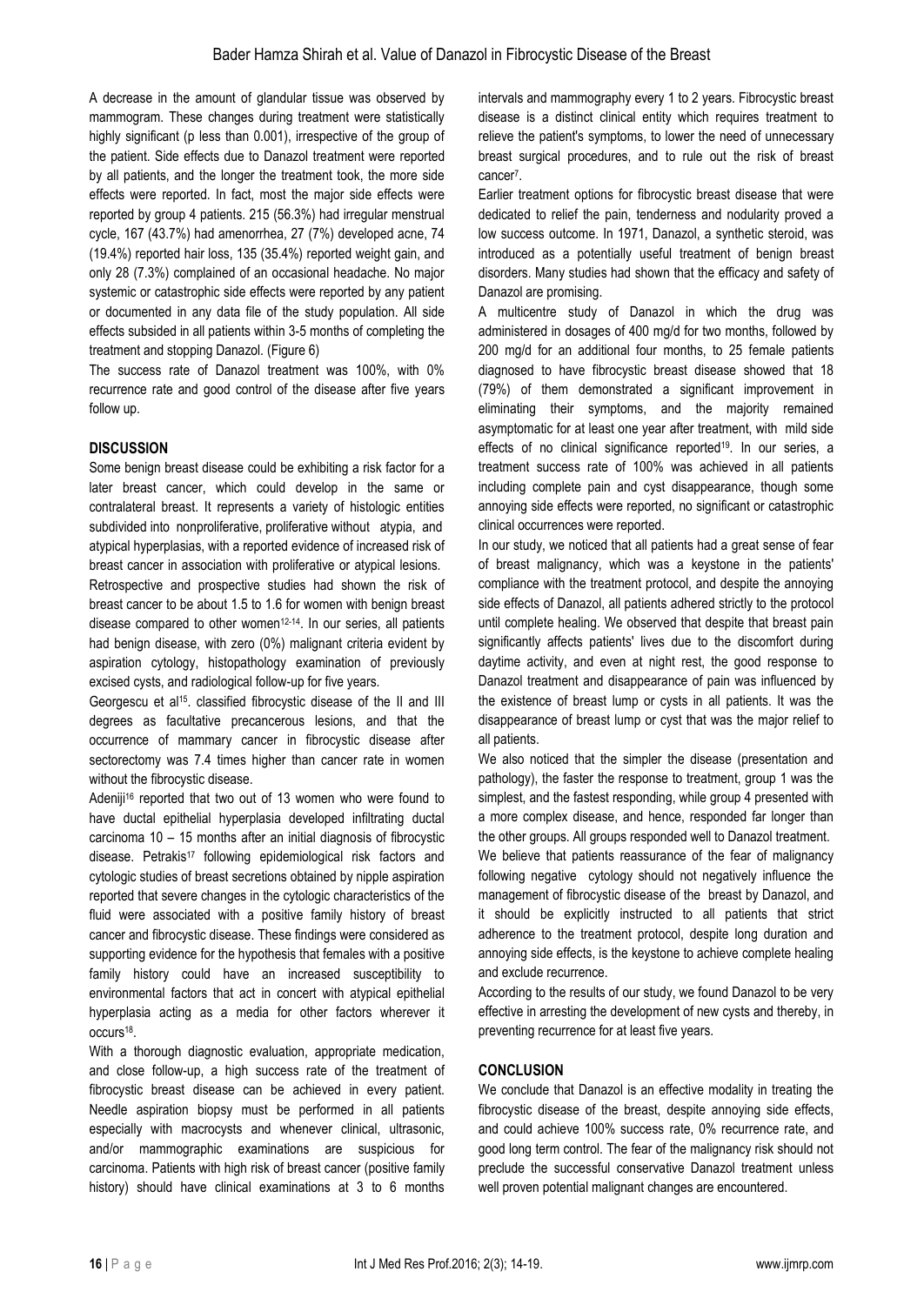





**Figure 2: Patients' groups depending on ultrasound results**



**Figure 3: Ultrasound showing fibrocystic changes on the left breast as multiple cysts between 3 and 4 o'clock**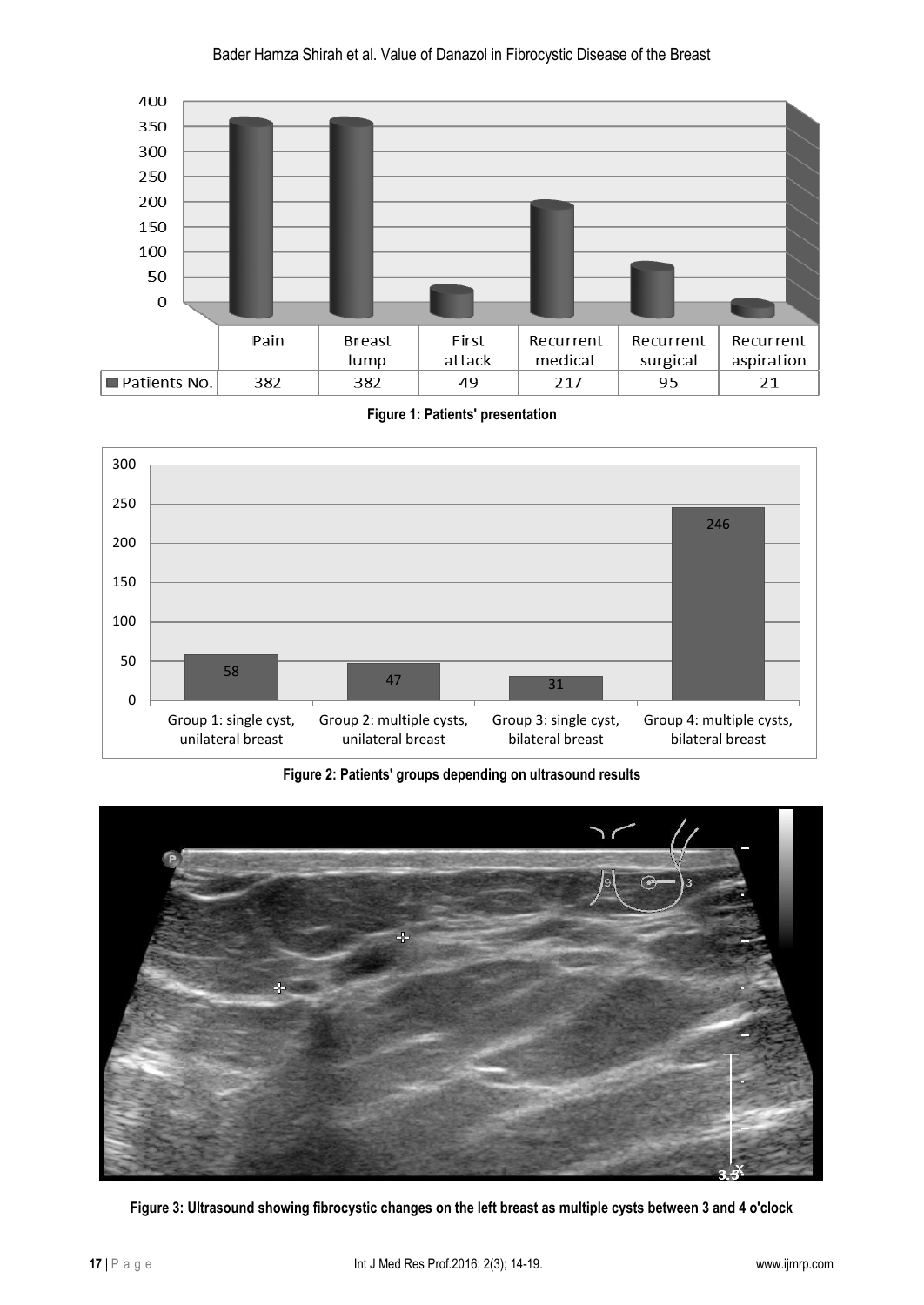

**Figure 4: Bilateral mammographic views of both breasts. Overall the breast composition is almost entirely fatty bilaterally (ACR3), focal areas of increased density associated to scattered microcalcification more numerous on the right breast, some of the microcalcifications are grouped together without obvious suspicious spiculated opacities or architectural distortion which correspond to fibrocystic changes**



**Figure 5: The mean time for pain and cysts disappearance in the four groups**